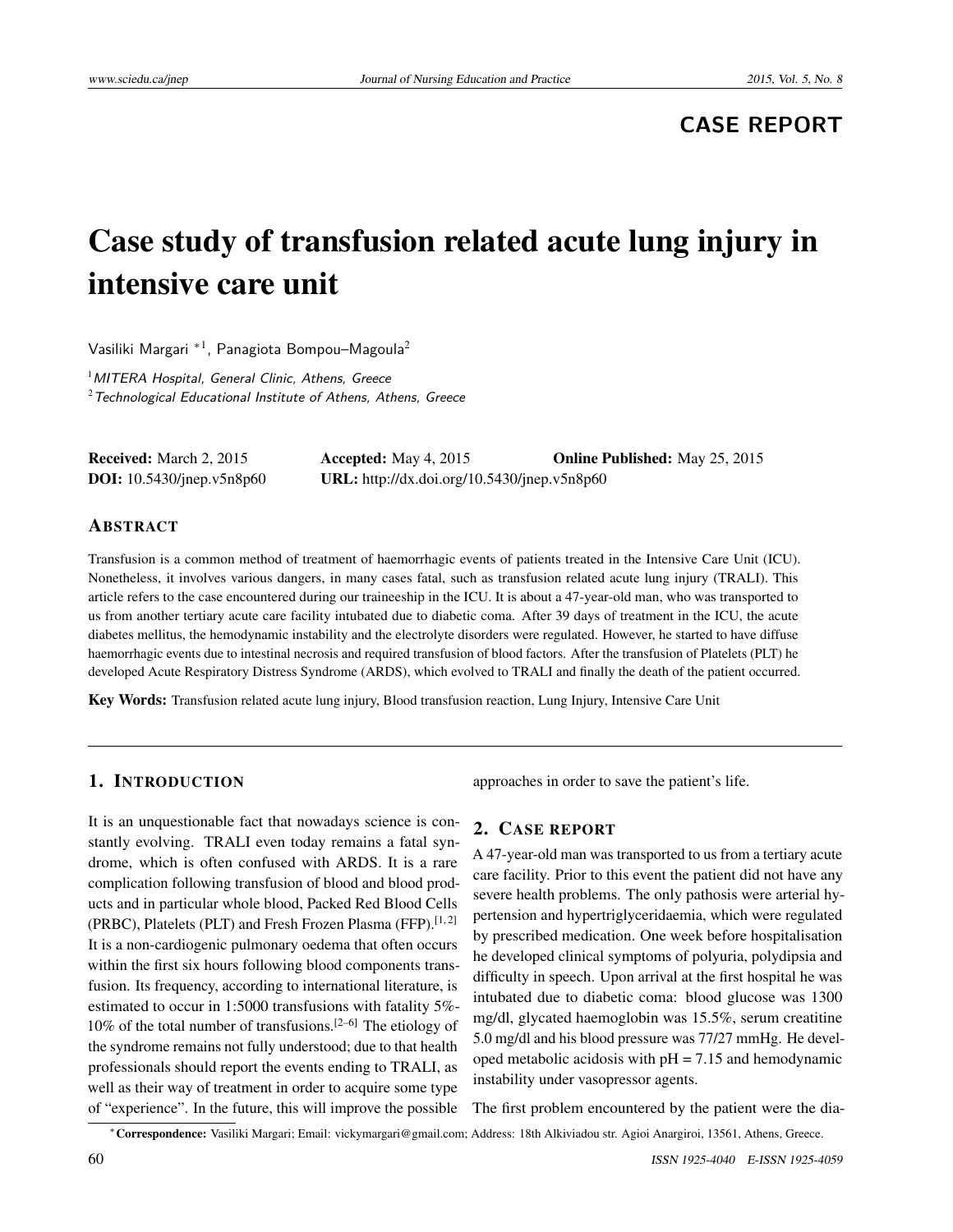betic coma caused by diabetic ketoacidosis, electrolyte disorders and neutropaenia. Table 1 figures the objective examination on admission to hospital and Table 2 shows the first assessment per system.

The patient during the first days of hospitalisation presented polysystemic symptoms, such as oedematous–cyanotic limbs, fever between 38.0◦C-39.5◦C, gastroparesis (placement of Levin) and numerous auricular extrasystoles despite the continuous drip of amiodarone. There began to appear points of bedsore with redness at the right and left legs on the sixth day of hospitalisation. On the contrary, he was hemodynamic stable, his oxygenation improved, as well as his lactic acidosis and his diuresis.

On the seventh day the sedation was interrupted, an Electroencephalograph was done which displayed a serious cerebral disfunction, there was no communication or reaction to pain stimuli during clinical examination and at the laboratory respiratory alkalosis was found. During this period gastroparesis was rehabilitated and intestinal feeding began.

| Table 1. Objective examination of the patient on his |  |
|------------------------------------------------------|--|
| admission to hospital                                |  |

#### **Objective examination**

- Cold limbs (hypotension–tachycardia)
- Miosis (sedation)
- Rx thorax: infiltrates in both sides
- HR ≥ 130/min
- Abdomen: soft/rare intestinal sounds
- Oliguria to anuria

Table 2. First assessment of the patient on his admission per system

#### **First Assessment**

- **C.N.S.:** intubated in sedation–hemodynamically unstable in SN (Sinus Node), anisocoria, lack of pupillary reflexes
- **Respiratory:** probable aspiration during intubation at the previous hospital–image of ARDS on chest X-ray
- **Digestive:** Levin → administers gastric bloody content
- **Urinary:** oliguria to anuria
- **Skin:** pale, cyanotic, dry
- **Vital Signs**
	- **Blood Pressure: 77/27 mmHg**
	- **Pulse: 127/min**
	- **Body temperature: 37.0<sup>ο</sup> C**
	- **SpO2: 91%**

During the first 48 hours after sedation was discontinued, the patient did not show any neurologic improvement during clinical examination, which called for brain MRI that detected diffuse anoxaemic damage. The results of laboratory tests showed decreased white blood cells  $(1500 \times 10^6/\mu l)$ .

Due to persistent fever, a tracheotomy was made with the creation of temporary tracheostomy and change of central venous catheter. Moreover, a gas tube was placed due to severe diarrhoeic evacuation. However, neurologic improvement was noticed (automatic cough, slight finger movement of the upper limbs to pain stimuli, isocoria, eye movement upon command, expression on pain). The communication with the patient was gradually re-established and he was able to "contact" people surrounding him, even watch television.

During the following ten days of his hospitalisation, his fever became higher (38.5◦C-39.3◦C), without corresponding to cold compresses and paracetamol administration. Due to many hypotensive episodes a blood work of FT4 (4.8), FT3  $(0.9)$ , FSH  $(< 0.3)$ , LH  $(< 0.4)$  and TSH  $(< 0.186)$  was ordered that suggested Pituitary deficiency. Additionally, due to low FHS and LH a brain MRI took place that confirmed the firsth hypothesis. Many purulent and bloody secretions appeared in the lower respiratory system during suction. Additionally, he was transfused for two consecutive days  $(13<sup>nd</sup>–14<sup>th</sup>)$  with 1 Unit of Packed Red Blood Cells (PRBC) each day, due to low haemoglobin. On the  $14<sup>th</sup>$  day the patient was gradually released from the mechanical respiratory support (placement of T-tube) with satisfactory level of arterial blood gases.

The persistent high fever led to research of the underlying cause with the following actions:

- (1) Change of central venous catheter and culture of its tip
- (2) Interruption of Pentaglobin (immunoreaction)
- (3) Thorax Abdomen CT
- (4) Gastroscopy and Proctoscopy

The Gastroscopy revealed several oesophageal ulcerative lesions, which were attributed to the presence of nasogastric feeding line (Levin). These actions did not reveal the etiology of persistent fever.

Transfusions of PRBC continued at regular intervals until the day he died due to seriously low haemoglobin (Hb =  $5.8 \text{ g/dl}$ ). The cardiac rhythm alternated between atrial fibrillation and sinusal rhythm with extrasystoles.

For further and more detailed examination of the lower gastrointestinal (bloody stools), the  $16<sup>th</sup>$  day of hospitalization anosigmoidoscopy – colonoscopy were done, which showed ischemic rectosigmoiditis.

On the 22<sup>nd</sup> day incidence of hypoxaemia, numerous haemorrhagic diarrhoeic evacuations (placement of flexi-seal) were noticed due to increased prothrombin time (18.1 sec), INR (1.75) and APTT (46.2 sec), as well as extensive oedema.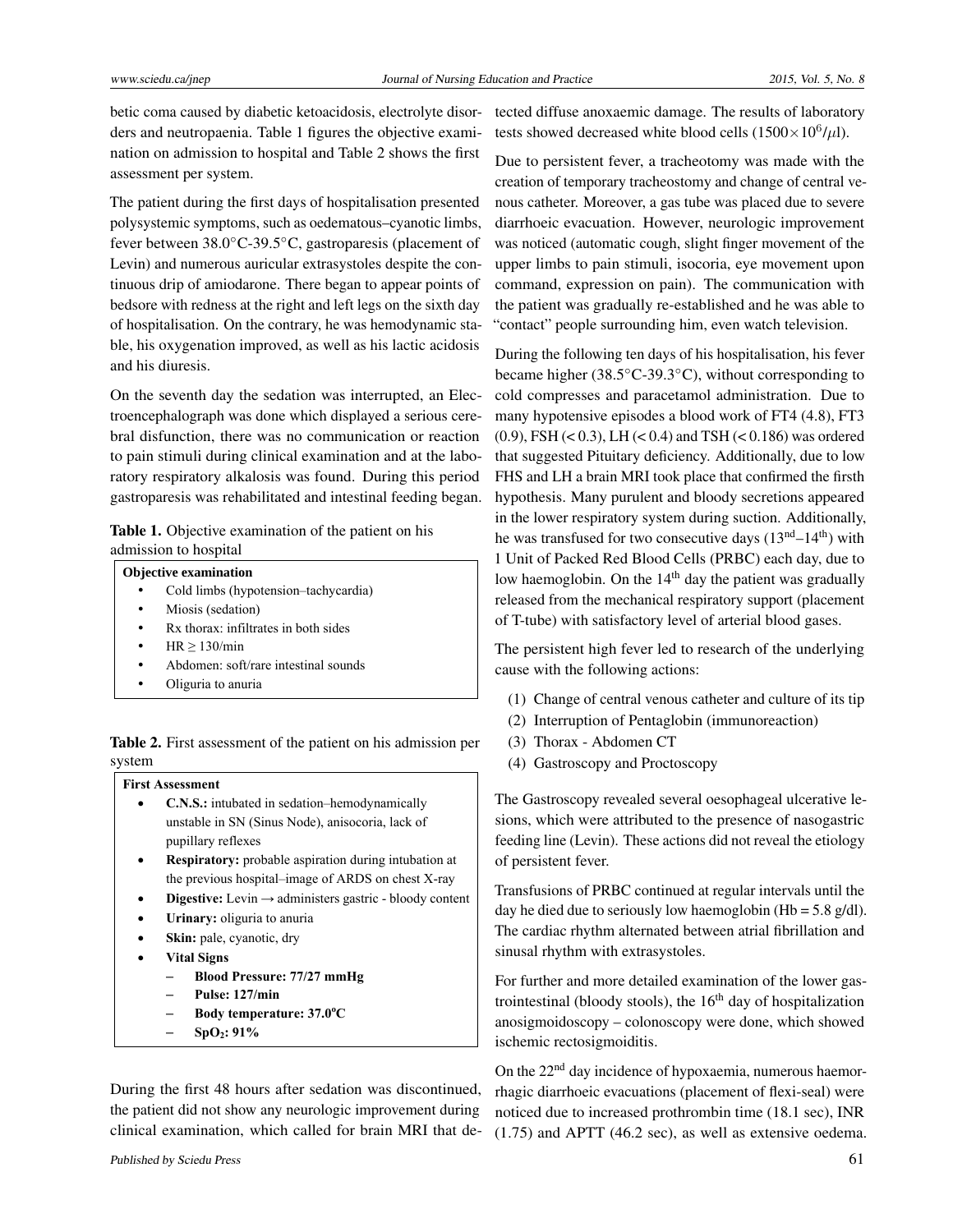The following day, a thorax–upper and lower abdomen CT was done to the patient, which showed an image of air leakage. The same day, during palpation, acute surgical abdomen was noticed and the patient was delivered to the operating room for exploratory laparotomy. Necrotic surfaces on the large intestine were detected, which were removed and a colostomy was formed.

The first day after the surgery the patient did not produce sufficient quantity of urine, he developed serious hypokalaemia and was placed under continuous extrarenal clearance. The 32<sup>nd</sup> day of hospitalization because of bowel perforation and peritonitis a second surgery took place (colon laparotomy). In that surgery local petechial lesions of the small bowel serosa were observed. Nonetheless, on the 37<sup>th</sup> day the patient underwent a third surgery, this time an exploratory laparotomy due to ischemic lesions of the colon. A total colectomy and ileostomy was performed.

On the 35th day of hospitalization the patient other than intestine bleeding showed intensive posterior epistaxis from the left nasal fossa and blood flow in the throat, therefore nasal tamponade was placed.

Table 3. Vital signs and Arterial Blood Gases (ABG) of the last 24 hours

|              | <b>Blood</b>    | Tempe-    | <b>Heart</b>    | SaO <sub>2</sub> | PaO <sub>2</sub> |
|--------------|-----------------|-----------|-----------------|------------------|------------------|
| <b>Hours</b> | <b>Pressure</b> | rature    | Rate            | (%)              | $(\%)$           |
|              | (mmHg)          | $(^{0}C)$ | $(\prime m$ in) |                  |                  |
| 07:00        | 140/68          | 36.7      | 85              | 83.7             | 52.3             |
| 10:00        | 146/70          | 36.8      | 89              | 89.0             | 58.9             |
| 13:00        | 138/62          | 36.7      | 83              | 83.9             | 130              |
| 15:00        | 140/65          | 37.9      | 85              | 85.3             | 50.1             |
| 16:00        | 141/65          | 38.0      | 86              | 82.5             | 49.2             |
| 18:00        | 142/68          | 37.6      | 87              | 76.0             | 44.1             |
| 21:00        | 140/63          | 36.8      | 85              | 75.1             | 51.5             |
| 23:00        | 95/41           | 36.8      | 87              | -                |                  |
| 01:00        | 85/35           | 37.0      | 82              | 70.9             | 120              |
| 02:00        | 64/30           | 36.7      | 38              | 67.5             | 46.1             |
| 03:00        | 51/12           | 36.6      | 30              | 47.9             | 36.1             |
| 04:00        | 155/33          | 37.0      | 99              | 65.1             | 45.9             |
| 05:00        | 100/42          | 37.3      | 55              |                  |                  |

During the last week, because multisystemic intensive bleeding continued, transfusions with PRBC, FFP and PLT were done. At the 38th day of hospitalization at 19:00 the patient was transfused with 2 PLT. Four hours after the transfusion, as shown in Table 3, the patient showed severe hypotension and hypoxia. Symptoms during the next three hours intensified, despite fully supported mechanical ventilation and inotropic support. At 02:00 the patient had severe bradycardia with hemodynamic instability and he was administered 2mg of atropine and 1mg of adrenaline. At 03:00 he showed cardiac asystole and chest compressions along with high inotropic support started, without response. After two hours of ongoing effort the patient died.

#### 3. DISCUSSION

In 1818 James Blundell performed the first blood transfusion. It has been a long time since then and procedures have become safer for patients, thus reducing the danger of transmission of diseases and complications.[\[2\]](#page-3-1)

Only in 2004 TRALI was officially recognised during a conference held at Toronto by the National Institute of Health as a severe complication of blood transfusion and was clinically separated from Acute Lung Injury (ALI) which until then was not connected to it. The clinical features of TRALI are dyspnea, hypoxaemia and infiltrations of lungs in both sides that appear on chest X-ray.<sup>[\[7](#page-3-3)-11]</sup> There are no reports for a differential frequency of appearance of TRALI according to gender or the age of the patient.[\[2\]](#page-3-1)

Pathophysiology of TRALI is ambiguous and has not been fully understood. However, its etiology is based on the wellknown "two-hit" hypothesis which includes the clinical condition (pre-existing pathology – first hit) of the patient and the transfusion of blood products, especially plasma (second hit).[\[2,](#page-3-1) [11](#page-4-0)[–14\]](#page-4-1)

The vast majority of cases mention that the pre-existence of HLA class I, class II and HNA antibodies in the plasma of the donor, react with the neutrophils of the already very sensitive pulmonary mucosa. In a very smaller percentage of cases, it is reported that the pre-existing heavy pathology of the patient could result in a systemic inflammation of lungs which leads to the accumulation of neutrophils in their microvasculature. These neutrophils are highly possible to react to lipids or other mediators (CD40L) accumulated in the blood cell components during its storage and contribute to the endothelial damage of the patients in severe condition, thus causing vascular leakage and pulmonary oedema. A different hypothesis claims that mtDNA (mithchondrial DNA) DAMPs (Damage-Associated Molecular Pattern molecules) appear in PRBC, FFP and PLT, possibly contributing to the creation of TRALI. However, further research is required for the proof of this hypothesis.<sup>[\[2,](#page-3-1) [12,](#page-4-2) [13,](#page-4-3) [15\]](#page-4-4)</sup>

In many cases TRALI is confused with other diseases. Therefore, possible causes of acute pulmonary oedema should be excluded, which may be acute haemolytic reaction, pneu-monia and cardiogenic pulmonary oedema.<sup>[\[5\]](#page-3-4)</sup> Following the exclusion of the above, the most basic and most differential diagnosis from TRALI is TACO (Transfusion-Associated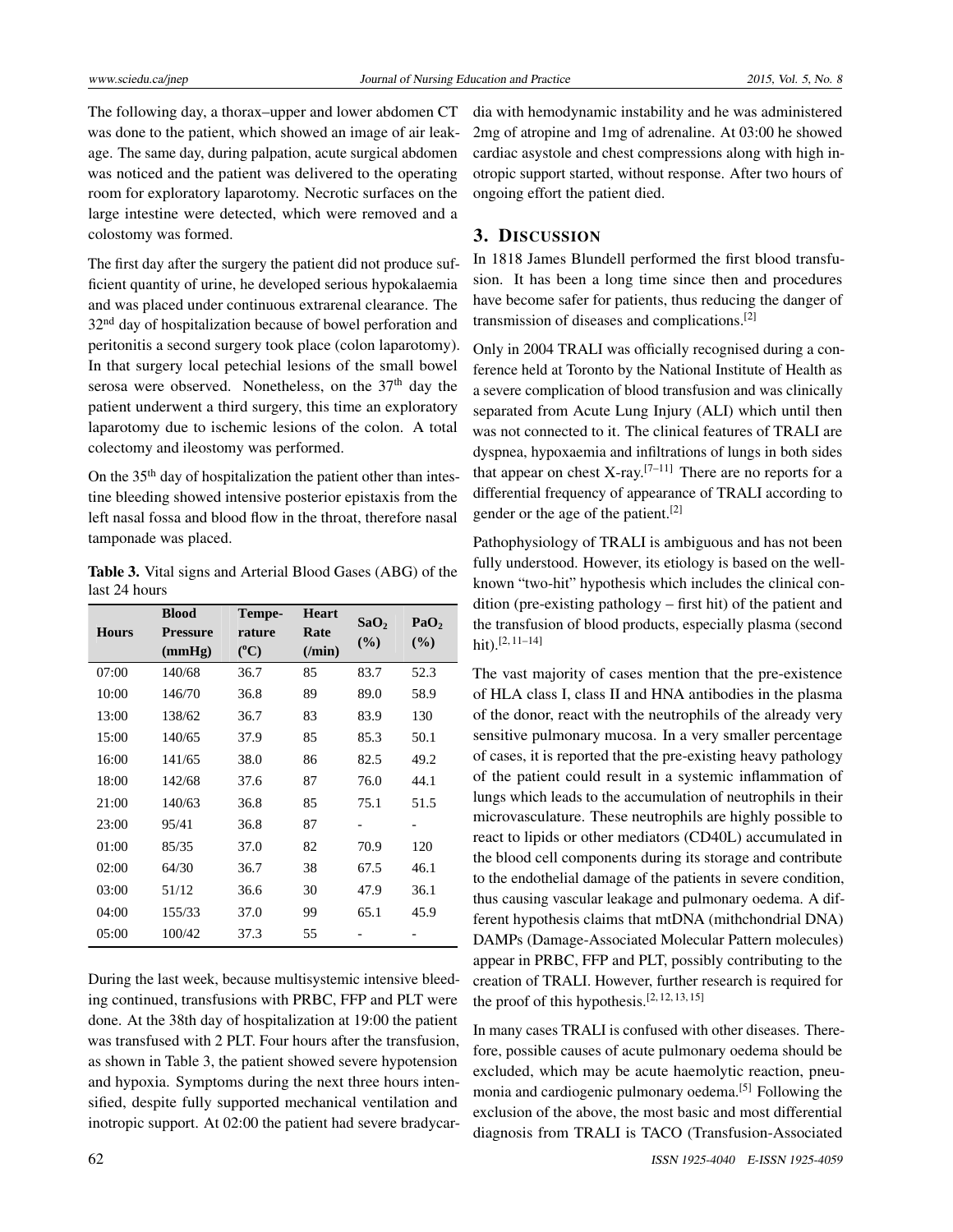Circulatory Overload), which is characterised by circulatory overload. Despite the fact that there are not specific examinations for TRALI diagnosis, the following clinical examinations may confirm the suspicion of its presence:

- Echocardiogram
- White blood cell count (WBC)
- Brain natriuretic peptide (BNP)
- $\bullet$  Pulmonary oedema fluid protein analysis<sup>[\[11\]](#page-4-0)</sup>

Supportive care is the only treatment for patients suffering from TRALI, which is confirmed both by a wide literature and clinically.<sup>[\[5\]](#page-3-4)</sup> Use of diuretics are indicated when the patient suffering from TRALI presents circulatory overload in order to improve their condition, but they should be avoided in other cases.<sup>[\[6,](#page-3-2)[16\]](#page-4-5)</sup> In the above described case there were oedemas and positive fluid balance, so the use of diuretics preceded the appearance of TRALI and continued until the end.

As there is not specialised treatment of TRALI, the health professionals should focus on prevention measures. According to scientific research, prevention is based on three main measures. The first one focuses on the strict selection of donor. In 2003 the English National Blood Service applied the exclusion of women from FFP donation and within 6 years significant reduction of TRALI patients was noticed.<sup>[\[2,](#page-3-1) [17](#page-4-6)[–20\]](#page-4-7)</sup> The same measure is applied in Greece despite the lack of registered percentages. The second measure concerns the strict methods of storage of blood and its products, especially FFP. The third and last measure refers to the avoidance of unnecessary transfusions.[\[13,](#page-4-3) [18,](#page-4-8) [21,](#page-4-9) [22\]](#page-4-10)

The case presented in this article fully confirms the theory of the "two-hit" model. In particular, the impaired state of the patient combined with the last PLT transfusion resulted in TRALI. The vital signs and ABG of the patient as developed within the first six hours following the transfusion

confirm this syndrome based on literature. The diagnosis of the syndrome could be challenged, because of the constant transfusions during hospitalization. Nevertheless, this case follows the course of development of TRALI, with intense and sudden drop in blood pressure, hypoxia-despite mechanical ventilation-and fever that was treated with antipyretic drugs.

## 4. CONCLUSION

TRALI is considered one of the most basic reasons of death in the ICU due to onset of non-cardiogenic pulmonary oedema, a fact that is also claimed by numerous articles, as well as by this case. The analysis and study of the case led to the conclusion that both physicians and nurses, who are responsible for the treatment of seriously ill patients should be able to recognise and proceed to differential diagnosis of TRALI correctly and on time.

In conclusion, it should be emphasized that in every blood and blood products transfusion (PRBC, FFP, PLT), regardless of the number of transfusions, health professionals should be vigilant for the possible development of TRALI.

#### ACKNOWLEDGEMENTS

Upon completion of this article we would like to thank Ms. Prasini Ioanna, Head of Clinical Training for her encouragement and her precious help, as well as, Dr. Kaskantamis Andreas, Physician Anaesthesiologist – Intensivist for the information and clarifications regarding this case. Finally, we would like to thank Mr. Papageorgiou Dimitris, Professor of Applications at TEI of Athens for his advice and support.

## CONFLICTS OF INTEREST DISCLOSURE

The authors declare that there is no conflict of interest statement.

#### **REFERENCES**

- <span id="page-3-0"></span>[1] Aravinthan A, Sen S, Markus N. Transfusion-related acute lung injury: A rare and life-threatening complication of a common procedure. Clin Med. 2009; 9: 87-89. [http://dx.doi.org/10.7861](http://dx.doi.org/10.7861/clinmedicine.9-1-87) [/clinmedicine.9-1-87](http://dx.doi.org/10.7861/clinmedicine.9-1-87)
- <span id="page-3-1"></span>[2] Jaworski K, Maslanka K, Kosior DA. Transfusion-related acute lung injury: A dangerous and underdiagnosed noncardiogenic pulmonary oedema. Cardiology Journal. 2013; 20(4): 337-344. PMid:23913451 <http://dx.doi.org/10.5603/CJ.2013.0091>
- [3] Bux J. Transfusion-related acute lung injury (TRALI): a serious adverse event of blood transfusion. Vox Sang. 2005; 89(1): 1- 10. PMid:15938734 [http://dx.doi.org/10.1111/j.1423-041](http://dx.doi.org/10.1111/j.1423-0410.2005.00648.x) [0.2005.00648.x](http://dx.doi.org/10.1111/j.1423-0410.2005.00648.x)
- [4] Muller JY. Le TRALI du diagnostic à la prevention. Transfusion and Apheresis Science. 2005; 12: 95-102.
- <span id="page-3-4"></span>[5] Vlaar APJ, Juffermans NP. Transfusion-related acute lung injury: a clinical review. Lancet. 2013; 382: 984-94. [http://dx.doi.org](http://dx.doi.org/10.1016/S0140-6736(12)62197-7) [/10.1016/S0140-6736\(12\)62197-7](http://dx.doi.org/10.1016/S0140-6736(12)62197-7)
- <span id="page-3-2"></span>[6] Torbati SS, Schlesinger S, Niku D. Acute respiratory failure during routin blood transfusion: A case report and review of the literature. Clinical Communication: Adults. 2013; 46(3): 341-344.
- <span id="page-3-3"></span>[7] Swanson K, Dwyre DM, Krochmal J, *et al*. Transfusion-Related Acute Lung Injury (TRALI): Current Clinical and Pathophysiologic Considerations. Lang. 2006; 184: 177-185. [http://dx.doi.org](http://dx.doi.org/10.1007/s00408-005-2578-8) [/10.1007/s00408-005-2578-8](http://dx.doi.org/10.1007/s00408-005-2578-8)
- [8] Bernasinski M, Mertes PM, Carlier M, *et al*. Les complications respi-